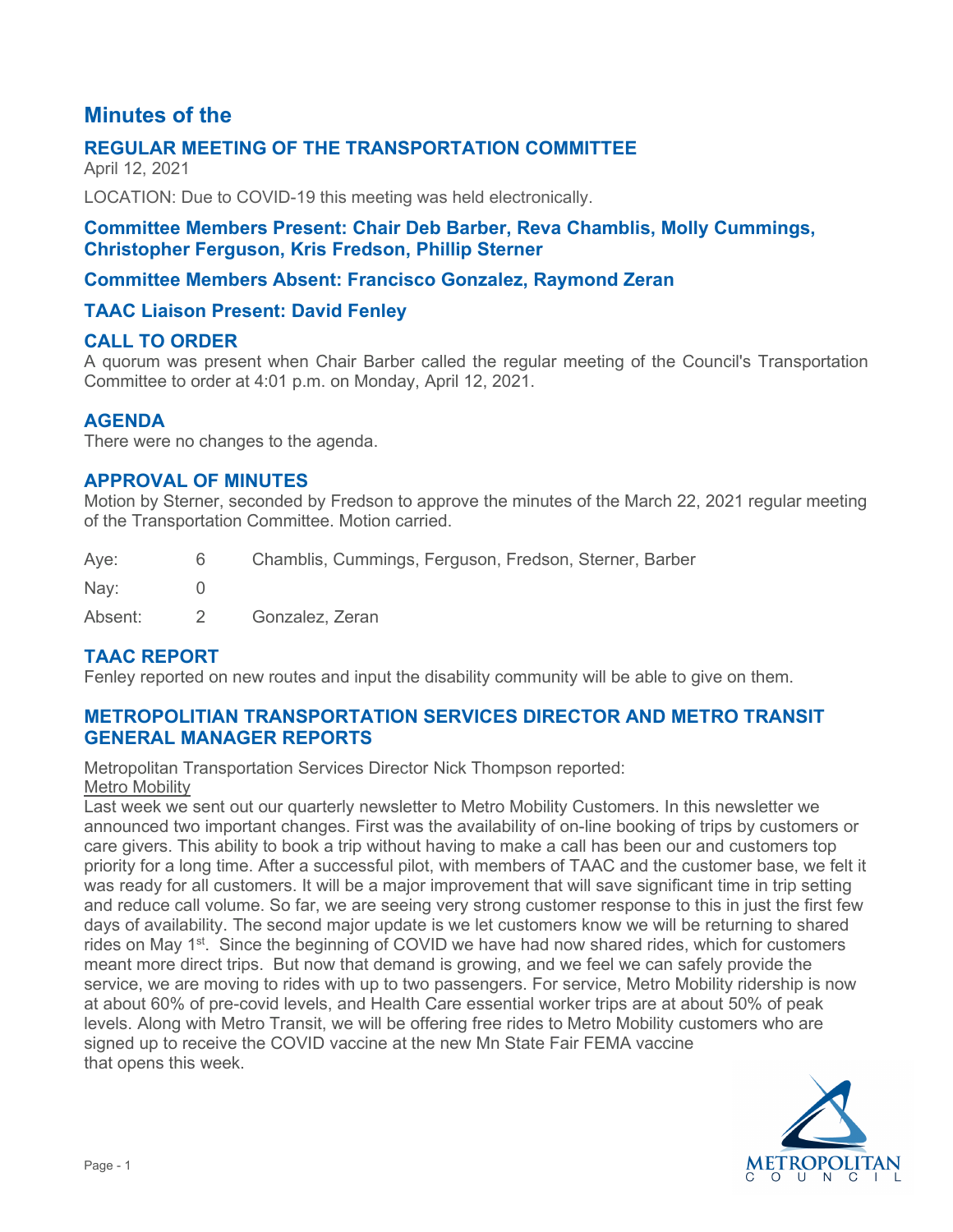We are also adding a contracted shuttle bus to the state fair site to give rides from the nearest bus stop (A line and Route 84) to and from the vaccine stop to improve the convenience of getting the vaccine. We are working with Metro Counties to provide on-request service for groups of individuals who need transportation to vaccine sites. So far these requests, which are a few per week, are for transportation to and from senior living facilities. Lastly, we are adjusting the Metro Mobility service to respond to curfews that were issued this afternoon. We are not providing same day requests after 7 PM and confirming with all book rides that they meet criteria for essential work or other trips per the curfew restrictions.

#### Metro Transit General Manager Wes Kooistra reported:

#### COVID Update

Metro Transit has had a total of 401 employees who have tested positive for COVID since the start of the pandemic. Since the last Transportation Committee meeting on March 22, we've had seven employees test positive for COVID. And we are not experiencing any operational impacts due to employees having COVID or needing to quarantine.

#### Vehicle Capacity

On March 25, we met with Minnesota Department of Health to discuss the capacity limits on vehicles and our "essential trips only" messaging. Based on current health guidance, MDH supported us increasing capacity on vehicles to approximately 50% of vehicle capacity. Previously we were at approximately 25% of vehicle capacity. We increased capacity last Monday, April 7.

- o 40 foot buses can carry up to 20 passengers
- $\circ$  60 foot buses can carry up to 30 passengers
- o LRV cars can carry up to 33 passengers

As part of this change, though, MDH also emphasized the importance of continued mask wearing and social distancing onboard vehicles. In line with the Governor's turning of the dial, we have shifted away from the message that transit is for essential trips only. Instead, we are reminding riders to travel responsibly. These changes are important for us to accommodate the potential for increased ridership during this stage in the pandemic. Efforts to vaccinate our employees. We continue to encourage Metro Transit employees to get vaccinated, and we continue to connect them with opportunities to do so. Planning continues for possible on-site clinics during the week of April 19 to help employees who have not already been vaccinated. We are also partnering with Minnesota Department of Health to connect more people in our community with vaccines. The pilot mobile vaccination bus is ready for the first test runs this week with MDH and Blue Cross/Blue Shield staff. The clinics will be in the metro and aim to help residents currently experiencing homelessness access vaccines. Additionally, Metro Transit and MTS have been helping with the transportation planning for the new State of Minnesota & FEMA mass vaccination site on Como Avenue across from the Fairgrounds Coliseum. The site is served directly by local bus route 3 and A Line is about 4 blocks to the east. Metro Transit is finalizing an agreement with the State to provide free downloadable passes to people who register for appointments at the site. The state fair clinic launches on Wednesday, April 14.

#### Trial Update

Finally, I want to provide an update on the Chauvin trial and our participation in Operation Safety Net. The Chauvin Trial is moving into Week 3, and there have been no significant impacts to service from the trial. However, on Sunday, Daunte Wright was fatally shot by law enforcement in Brooklyn Center. The resulting demonstrations caused Metro Transit buses to detour in several areas of Brooklyn Center and service from the Brooklyn Center Transit Center was relocated starting at about 10 PM. We restarted service at BCTC this morning. MTPD responded to the Operation Safety Net Multi-agency command center as multiple agencies responded to assist Brooklyn Center PD and the Hennepin County Sheriff's Office.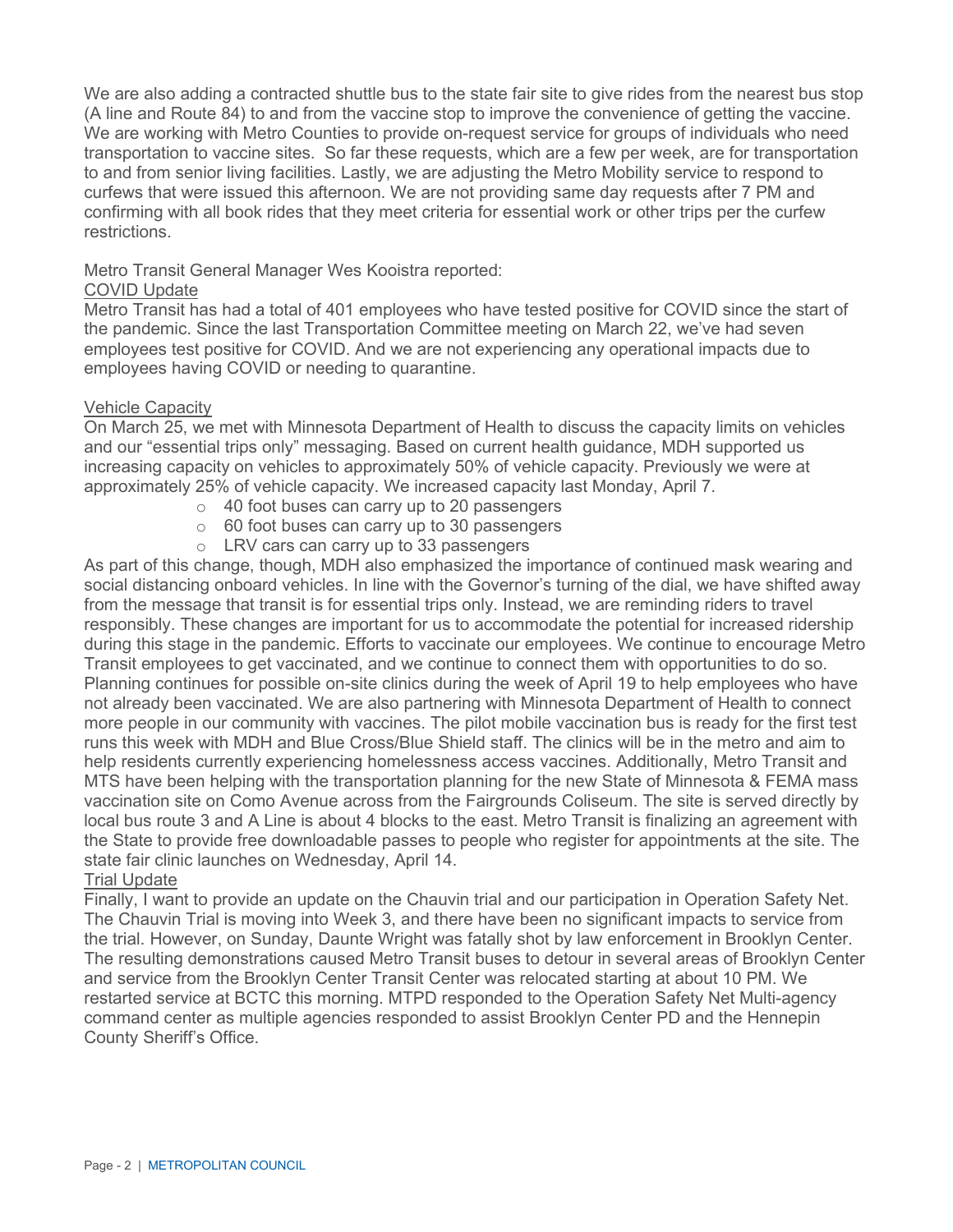# **BUSINESS**

#### **Consent Items:**

There were no items on the consent agenda.

#### **Non-Consent Items:**

1. **2021-66:** Amendment for Contract of Leased Spaced for the St. Paul Transit Service Center Metro Transit Revenue Collection Senior Manager Nick Eull and Revenue Operations Supervisor Kevin Davis presented this item.

Sterner asked about revenue. Davis said 2020 was about 29% of what 2019 saw.

Motion by Cummings, seconded by Fredson:

That the Metropolitan Council authorize the Regional Administrator to negotiate and execute the  $6<sup>th</sup>$ amendment to continue CAA-13P075 with US Bank Center LLC for a 3-year lease extension of skyway-level storefront space at 505 E 5<sup>th</sup> Street, St. Paul MN 55144 in an amount not to exceed \$97,100, to include rent and supplementary cleaning and maintenance costs. The total cost with this amendment exceeds \$500,000 over the life of the lease.

Motion carried.

| Aye:    | 6.       | Chamblis, Cummings, Ferguson, Fredson, Sterner, Barber |
|---------|----------|--------------------------------------------------------|
| Nay:    |          |                                                        |
| Absent: | $\sim$ 2 | Gonzalez, Zeran                                        |

2. **2021-80:** Purchase Farebox Transfer Tickets

Metro Transit Revenue Operations Manager Dennis Dworshak and Revenue Collection Supervisor Abdul Ahmed presented this item.

Cummings asked about the discrepancies between the two bids. Dworshak said the number of contracts per vendor, profit margin, and material cost varies widely these days. Chamblis mentioned that there would be more costs for an organization who had not done this before. Contracts and Procurement Director Jody Jacoby said that bid security is part of a responsiveness check.

Motion by Sterner, seconded by Cummings:

That the Metropolitan Council authorize the Regional Administrator to award and execute contract 20P305 with Electronic Data Magnetics, Inc., to supply transfer tickets for use by Metro Transit customers in an amount not to exceed \$568,620.

Motion carried.

Aye: 6 Chamblis, Cummings, Ferguson, Fredson, Sterner, Barber

Nay: 0

Absent: 2 Gonzalez, Zeran

3. **2021-81:** Robbinsdale Transit Center Lease Agreement #20I088 Metro Transit Real Estate and Asset Program Manager Claudius Toussaint presented this item.

There were no questions or comments from Council Members.

Motion by Chamblis, seconded by Sterner: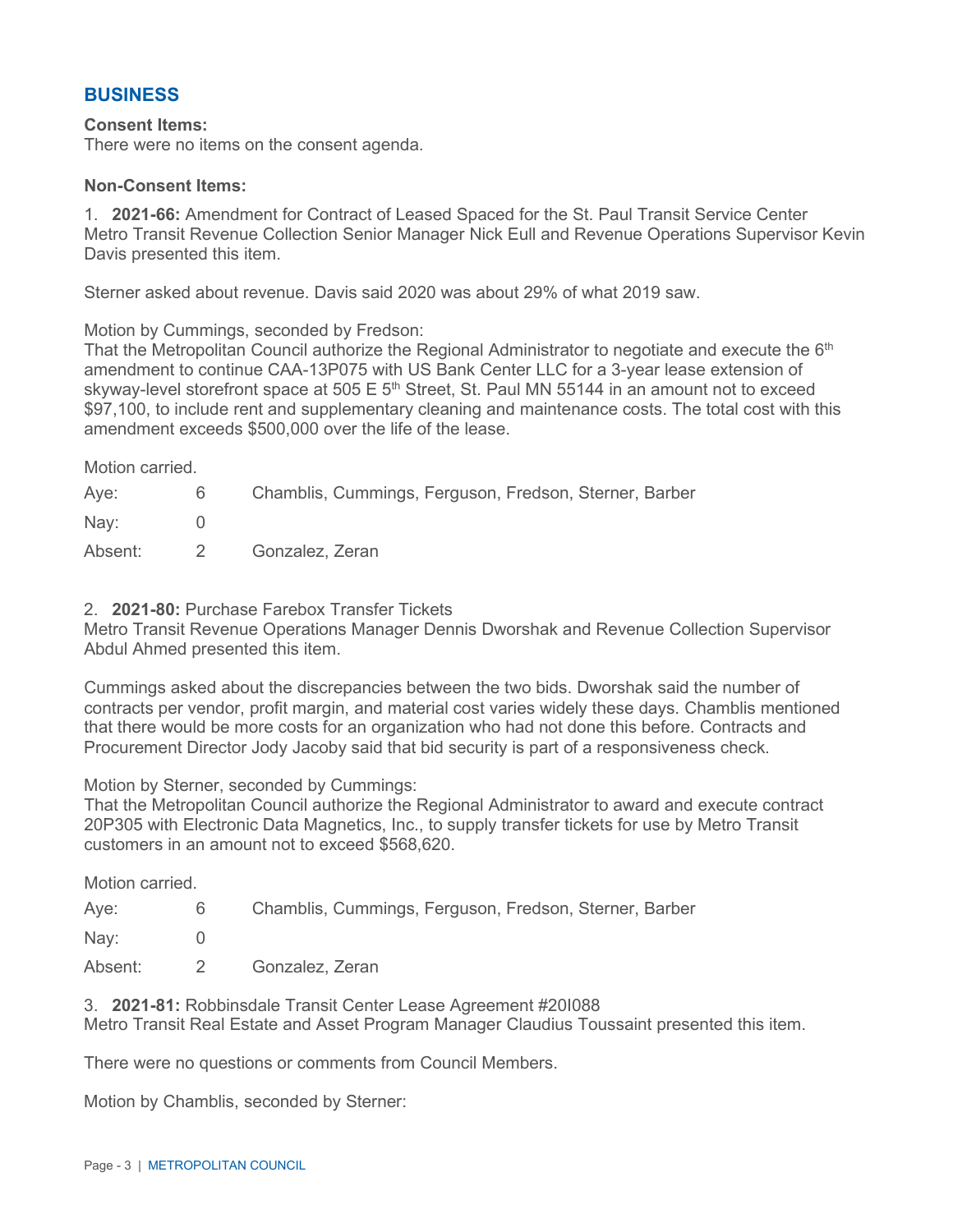That the Metropolitan Council authorize the Regional Administrator to execute a lease agreement (Council #20I088) with the Hennepin County Regional Railroad Authority for the Robbinsdale Transit Center in the amount of \$688,857.12.

Motion carried.

Aye: 6 Chamblis, Cummings, Ferguson, Fredson, Sterner, Barber Nav: 0

Absent: 2 Gonzalez, Zeran

4. **2021-85 SW:** METRO D Line – Station Shelter Contract Award

Metro Transit BRT Project Manager Shahin Khazrajafari presented this item.

Chamblis asked about the enhanced bus stop amenities for Hennepin Avenue. BRT Projects Assistant Director Katie Roth said these stops are being upgraded through coordination with the City of Minneapolis, with a lot of the same features as BRT until they are upgraded to BRT.

Motion by Chamblis, seconded by Cummings:

That the Metropolitan Council authorize the Regional Administrator to award and execute contract 19P385B with Duo-Gard Industries, Inc. for the fabrication and delivery of station shelters for bus rapid transit (BRT) and enhanced bus stops at a cost not to exceed \$2,225,987, with options for future purchases. A same week Council action is requested to ensure timely fabrication and delivery of the shelters for the D Line construction in 2021.

Motion carried.

Aye: 6 Chamblis, Cummings, Ferguson, Fredson, Sterner, Barber Nay: 0 Absent: 2 Gonzalez, Zeran

# **INFORMATION**

1. Shared Mobility Program and Pilot Update

Metro Transit Shared Mobility Program Manager Meredith Klekotka presented this item.

Sterner asked about partnerships. Klekotka said she hasn't received outreach from Dakota or Anoka but they are quite welcome to join. Sterner asked about personal and property safety. Klekotka said there will be cameras like regular transit vehicles. Chamblis asked about a place for water or refreshments. Klekotka said there is an importance for the social spaces to be active spaces. Chamblis asked about vehicle availability and fund transferring. Klekotka said the app won't collect money but there will be an on-board farebox or they will show their electronic ticket. Barber said this is a great opportunity to help get people where they need to be.

2. Regional Solicitation - Unique Projects Development Process

Metropolitan Council Multimodal Planning Manager Cole Hiniker presented this item.

Cummings asked for information about project funding. Hiniker said there haven't been enough projects funded to have a framework, in the past applicants have been asked for their own framework. Hiniker said there are 9-10 metrics for every category as projects are evaluated. Sterner asked about studies around technology, laws, etc. regarding driverless vehicles. Chamblis voiced her support. Ferguson brought up policy choices. Chamblis asked about the funding. Hiniker said there is a limited amount of money and TAB set aside the amount identified solely for unique projects but if there is not a project they want to fund they will not fund it. Chamblis stated the importance of being intentional with the use